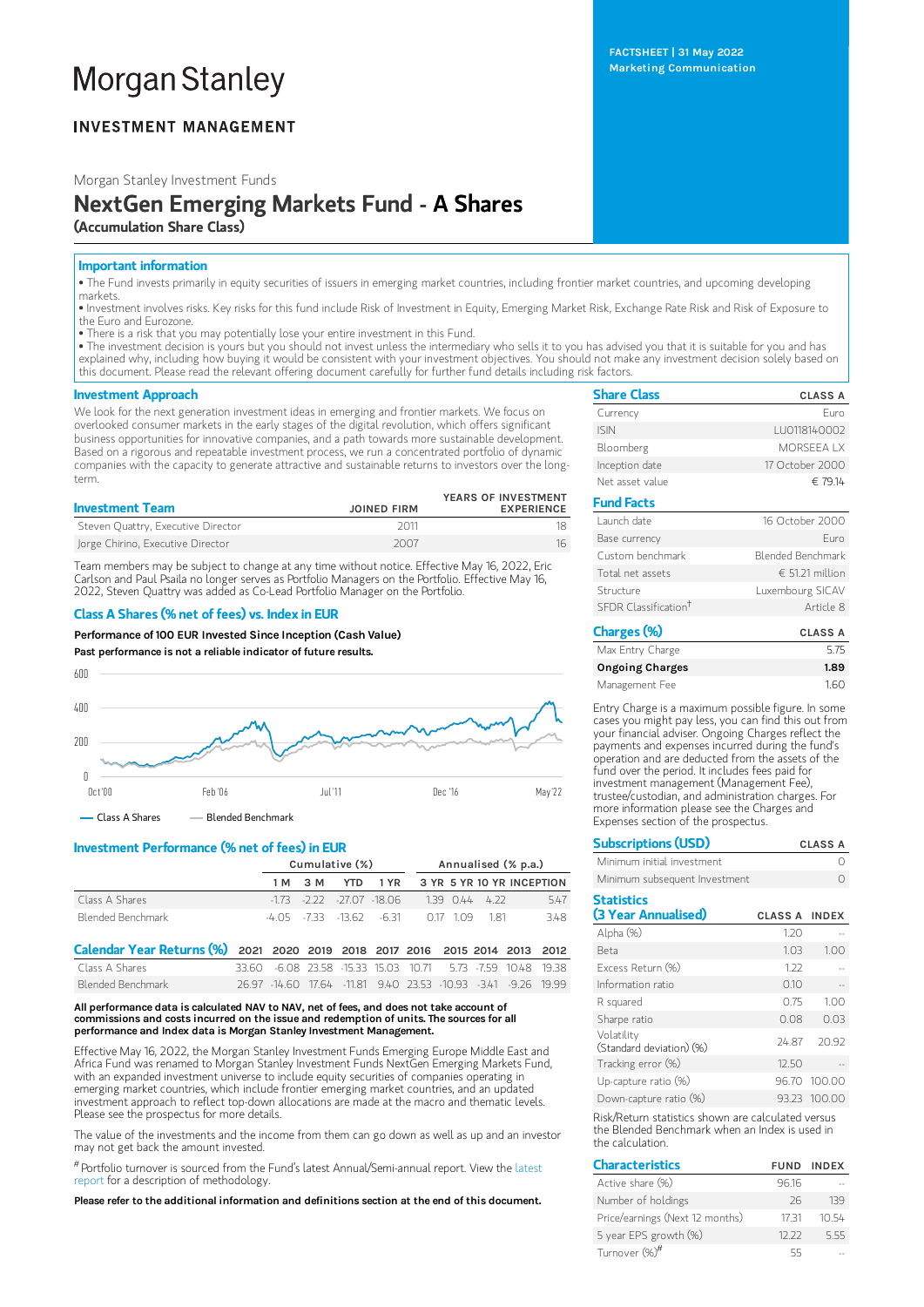| Market Cap Weights (% of Total Net Assets) <sup>1</sup> |                      | <b>FUND</b> | <b>INDEX</b> |
|---------------------------------------------------------|----------------------|-------------|--------------|
| $>$ \$20B                                               |                      | 21.24       | 34.28        |
| \$7-20B                                                 |                      | 24.84       | 29.21        |
| \$3.5-7B                                                |                      | 20.96       | 19.38        |
| $$1-3.5B$                                               |                      | 16.43       | 16.70        |
| $<$ \$1B                                                |                      | 16.54       | 0.42         |
| Top Countries (% of Total Net Assets) <sup>1</sup>      |                      | <b>FUND</b> | <b>INDEX</b> |
|                                                         | <b>United States</b> | 19.66       |              |
|                                                         | Poland               | 15.50       | 5.12         |
|                                                         | Vietnam              | 14.02       |              |
|                                                         | Indonesia            | 9.88        |              |
|                                                         | South Africa         | 8.52        | 29.51        |
|                                                         | Kenya                | 4.48        |              |
|                                                         | Singapore            | 3.31        |              |
|                                                         | United Kingdom       | 2.62        |              |
|                                                         | Bangladesh           | 2.30        |              |
|                                                         | Other                | 7.77        |              |
|                                                         | Cash                 | 11.42       |              |

| Sector Allocation (% of Total Net Assets) <sup>1,2</sup> |                           | <b>FUND</b> | <b>INDEX</b> |
|----------------------------------------------------------|---------------------------|-------------|--------------|
|                                                          | Information<br>Technology | 24.17       | 0.02         |
|                                                          | Consumer<br>Discretionary | 16.07       | 5.65         |
|                                                          | Financials                | 13.92       | 48.10        |
|                                                          | Communication<br>Services | 11.28       | 10.99        |
|                                                          | <b>Materials</b>          | 9.94        | 16.81        |
|                                                          | Consumer Staples          | 8.59        | 4.12         |
|                                                          | Energy                    | 4.08        | 5.64         |
|                                                          | Cash                      | 11.42       |              |
|                                                          |                           |             |              |
| Top Holdings (% of Total Net Assets) <sup>3</sup>        |                           | <b>FUND</b> | <b>INDEX</b> |
| Mobile World Investment Corp                             |                           | 7.02        |              |
| Grid Dynamics Holdings Inc                               |                           | 5.73        |              |
| EPAM Systems Inc                                         |                           | 5.72        |              |
| Mercadolibre Inc                                         |                           | 5.15        |              |
| Industri Jamu Dan Farmasi Sido Muncul Tb                 |                           | 4.97        |              |

Capitec Bank Holdings Ltd 4.96 1.33 Bank Mandiri Persero Tbk Pt 4.91 Safaricom Plc 4.48

 $FTP$  Corp  $\hspace{1.6cm}3.96$  -- $LPP$  SA  $3.91$  0.30 Total 50.81 --

#### **DEFINITIONS**

The 5 year Earnings Per Share (EPS) growth rate is the weighted average of earnings per share growth for all securities in the portfolio projected for the past five fiscal years. Earnings per share for a company is defined as total earnings divided by shares outstanding. Active Share is a measure of the percentage of stock holdings in a managers portfolio that differ from the benchmark index (based on holdings and weight of holdings). Active Share scores range from 0%-100%. A score of 100% means you are completely different from the benchmark. Active Share calculation may consolidate holdings with the same economic exposure. Alpha (Jensen's) is a risk-adjusted performance measure that represents the average return on a portfolio or investment above or below that predicted by the capital asset pricing model (CAPM) given the portfolio's or investment's beta and the average market return. Prior to 6/30/2018 Alpha was calculated as the excess return of the fund versus benchmark. Beta is a measure of the relative volatility of a fund to the market's upward or downward movements. A beta greater than 1.0 identifies an issue or fund that will move more than the market, while a beta less than 1.0 identifies an issue or fund that will move less than the market. The Beta of the Market is<br>always equal to 1. **Bioomberg** stands for 'Bloomberg Global Identifier (BBGID)'. This is a unique 12 digit alphanumerical code designed to enable the identification of securities, such as the Morgan Stanley Investment Funds sub-funds at share class level, on a Bloomberg Terminal. The

<sup>†</sup> This Fund is classified as an Article 8 product under the Sustainable Finance Disclosure Regulation. Article 8 products are those which promote environmental or social characteristics and which integrate sustainability into the investment process in a binding manner. Before making any decision to invest in the fund mentioned herein, please refer to all the characteristics and objectives of the Fund noted in the current Prospectus and KIID at morganstanleyinvestmentfunds.com.

<sup>1</sup>May not sum to 100% due to the exclusion of other assets and liabilities. <sup>2</sup> For additional information regarding sector classification/definitions please visit www.msci.com/gics and the glossary at www.morganstanley.com/im.

<sup>3</sup> These securities and percentage allocations are only for illustrative purposes and do not constitute, and should not be construed as, investment advice or recommendations with respect to the securities or investments mentioned.

Only A and C share classes of the Fund are authorized by the Securities & Futures Commission of Hong Kong to be offered to the public in Hong Kong.

Please refer to the Prospectus for full risk disclosures, available at www.morganstanleyinvestmentfunds.com. All data as of 31.05.2022 and subject to change daily.

#### Additional A Share Classes

|    | <b>CURRENCY</b> | LAUNCH     | <b>ISIN</b>   | <b>BLOOMBERG</b> |
|----|-----------------|------------|---------------|------------------|
| AX | FI JR           | 01 06 2005 | 1110218443736 | MORFFAX I X      |

Bloomberg Terminal, a system provided by Bloomberg L.P., enables analysts to access and analyse real-time financial market data. Each Bloomberg code starts with the same BBG prefix, followed by nine further characters that we list here in this guide for each share class of each fund. Cash & Equivalents are defined as the value of assets that can be converted into cash immediately. These include commercial paper, open FX transactions, Treasury bills and other short-term instruments. Such instruments are considered cash equivalents because they are deemed liquid and not subject to significant risk of changes in values. Excess Return or value added (positive or negative) is the portfolio's return relative to the return of the benchmark. Information ratio is the portfolio's alpha or excess return per unit of risk, as measured by tracking error, versus the portfolio's benchmark. ISIN is the international securities identification number (ISIN), a 12 digit code consisting of numbers and letters that distinctly identifies securities. NAV is the Net Asset Value per share of the Fund (NAV), which represents the value of the assets of a fund less its liabilities. Number of holdings provided are a typical range, not a maximum number. The portfolio may exceed this from time to time due to market conditions and outstanding trades. Price/earnings (P/E) is the price of a stock divided by its earnings per share for the past 12 months. Sometimes called the multiple, P/E gives investors an idea of how much they are paying for a company's earning power. The higher the P/E, the more investors are paying, and therefore the more earnings growth they are expecting. R squared measures how well an investment's returns correlate